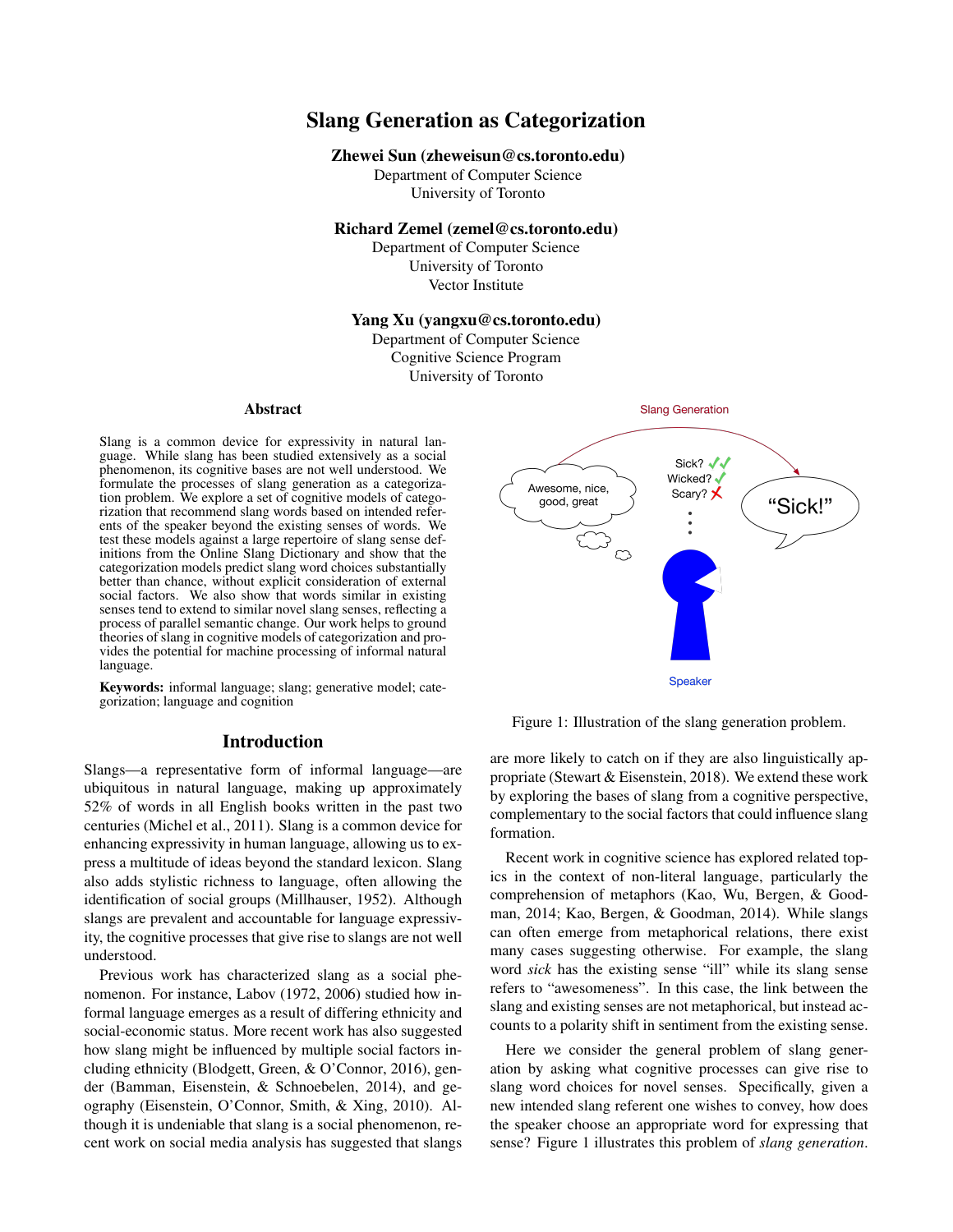

Figure 2: Illustration of categorization models for slang generation. Red (bottom-left) dot denotes novel slang sense. Blue dots denote existing senses of a candidate word. Green dot denotes prototype (or mean) of the existing senses.

Given a slang sense such as "awesome/nice", we wish to predict the word choice made by the speaker among possible alternative candidate words. In the illustrated case, the target word *sick* might be chosen if its existing senses relate to the novel slang sense, and words similar to the target word *sick* such as *wicked* might also have a good chance of being chosen. We formalize these intuitive notions of slang generation in terms of lexical choice via categorization, where we consider each candidate word as a category of existing word sense definitions. For this study, we focus on the problem of slang generation from words that are part of the existing lexicon, so we do not consider out-of-vocabulary or novel word forms for slang (e.g., Kulkarni & Wang, 2018).

We explore slang generation based on two key ideas from recent work on lexical semantic change, particularly historical word sense extension: 1) Words that bear closely related senses to a novel sense are likely to be extended to express that novel sense, a process known as semantic chaining (Lakoff, 1987; Malt, Sloman, Gennari, Shi, & Wang, 1999; Ramiro, Srinivasan, Malt, & Xu, 2018); 2) Words that begin with similar senses tend to extend to similar novel senses, a process also known as the law of parallel semantic change (Lehrer, 1985; Xu & Kemp, 2015). We formalize these ideas along with classic proposals of categorization in a simple computational framework and test them against a large online dictionary of slang.

To preview our findings, we show that cognitive models of categorization predict slang word choices substantially better than chance, and these models can be enriched by a mechanism of collaborative filtering that accounts for parallel semantic change.

#### Computational formulation

#### Models of categorization

We formulate slang generation as a categorization problem. Given a set of candidate words as categories  $\{w_1, w_2, \dots, w_N\}$ with sets of existing senses as exemplars  $\{\mathcal{E}_1, \mathcal{E}_2, \cdots, \mathcal{E}_N\}$  associated with those words, we wish to find the word  $w_s$  that is most appropriate for expressing a novel slang sense *s*, where we represent word senses by embedding their dictionary definitions into a high-dimensional vector space (see details in the next section). For a given slang sense *s*, a categorization model specifies a distribution over the space of candidate words based on similarities between *s* and existing senses of the candidate word  $w_j$  in  $\mathcal{E}_j$ .

We recommend a slang word choice based on the probability distribution  $p(w_j|s)$  via Bayes' rule:

$$
p(w_j|s) \propto p(s|w_j)p(w_j)
$$
 (1)

Here  $p(s|w_i)$  is the likelihood of the novel slang sense *s* given the word  $w_j$  or equivalently the collective set of its existing senses  $E_j$ , and  $p(w_j)$  is the prior on the candidate word. Because we constrained our analyses to words with slang senses, we used a uniform prior on the set of candidate words. We thus estimate  $p(w_j|s)$  using the maximum likelihood formulation:

$$
p(w_j|s) \propto p(s|w_j) = p(s|E_j)
$$
 (2)

We specify the likelihood by considering similarity relations between existing senses of the word  $w_j$  in  $E_j$  and the slang sense *s*. Given a set of existing senses  $E_j =$  ${e_1, e_2, \dots e_M}$ , we compute its similarity with the slang sense *s* by considering how individual exemplars in  $E_j$  are similar to *s*:

$$
p(s|E_j) = f(s, E_j) = f(\{sim(s, e_i); e_i \in E_j\})
$$
 (3)

We consider the specific forms of the similarity function based on three existing models of categorization: One Nearest Neighbor (1NN), Exemplar, and Prototype. We illustrate these models in Figure 2.

One Nearest Neighbor (1NN) model. Motivated by work on semantic chaining (Ramiro et al., 2018), this model predicts that a novel word sense is attached to an existing sense of a word that is closest in semantic space. We test this hypothesis in slang generation by postulating that a novel slang sense would be attached to the most similar existing sense of a word:

$$
f(s, E_j) = \max_{e_i \in E_j} sim(s, e_i)
$$
 (4)

Exemplar model. Motivated by the exemplar theory (Nosofsky, 1986), this model evaluates similarities between the novel sense *s* and all existing senses of a word. Here we postulate that slang choice depends on the aggregated similarities of existing senses of a word to the slang sense: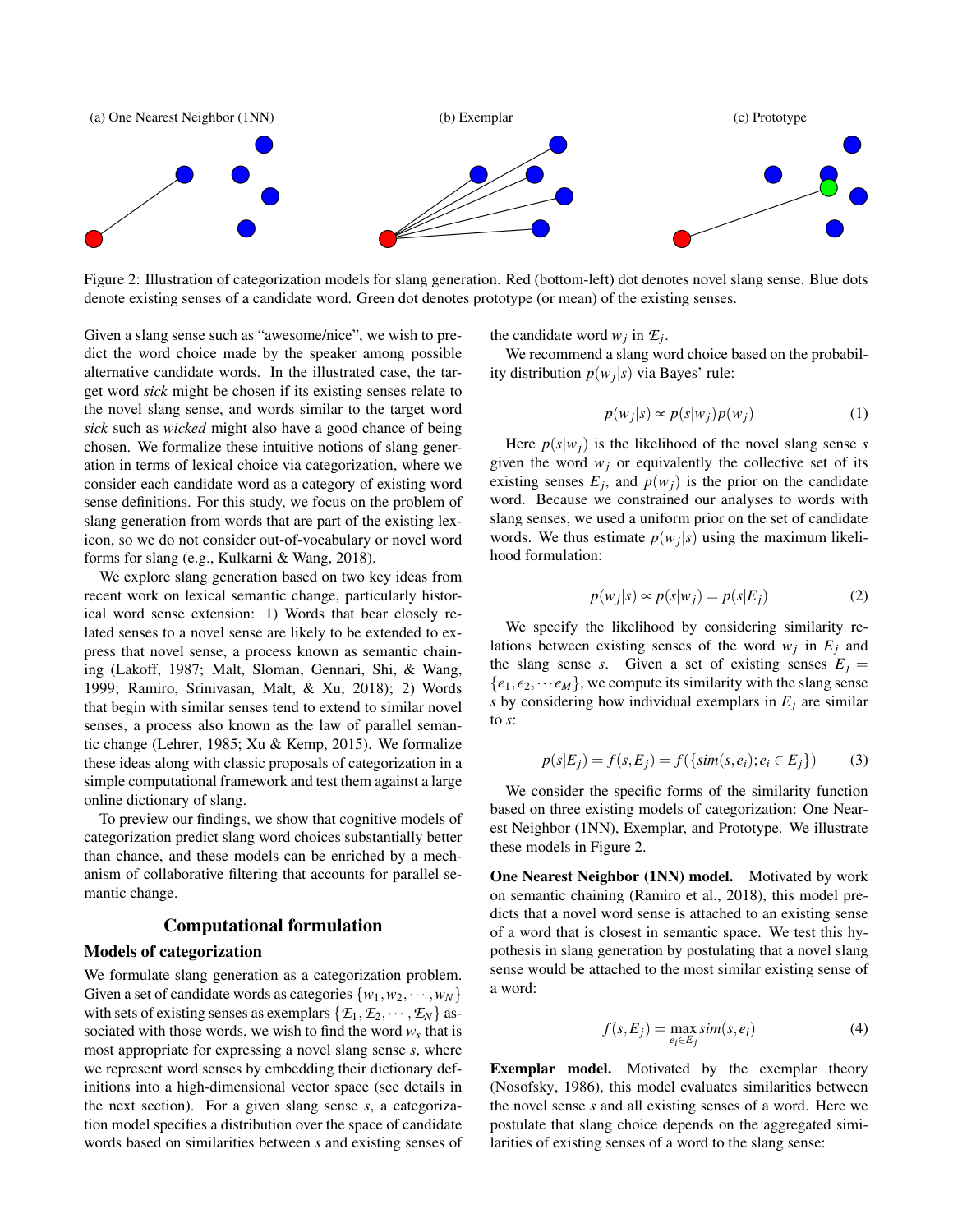$$
f(s, E_j) = \sum_{e_i \in E_j} sim(s, e_i)
$$
 (5)

Prototype model. Motivated by the prototype theory (Rosch, 1975), this model predicts that category membership is established by similarity between the slang sense and a representative or prototypical existing sense:

$$
f(s, E_j) = sim(s, E_j^{prototype})
$$
 (6)

Because we do not have an accurate estimate of sense frequencies, we consider the simple version of this model where the prototypical sense is taken as the average of the existing senses, i.e., by assuming senses are equally frequent:

$$
E_j^{prototype} = \frac{1}{M} \sum_{e_i \in E_j} e_i \tag{7}
$$

Where *M* is the set size of  $E_j$ .

Similarity. To estimate individual similarities between *s* and *e<sup>i</sup>* , we consider vector-based embeddings that transform word sense definitions into a high-dimensional vector space. We then compute the similarity as follows:

$$
sim(s, e_i) = \exp(-\frac{d(s, e_i)^2}{h_s})
$$
\n(8)

Here  $d(s, e_i)$  is the Euclidean distance between the vector representations of senses and *h<sup>s</sup>* is a parameter controlling the degree of sense specificity that we fit to data.

### Collaborative filtering

We consider an enriched version of the categorization models by taking into account parallel semantic change, cast as a variant form of collaborative filtering (Goldberg, Nichols, Oki, & Terry, 1992) that is commonly used in recommendation systems. The rationale is that words similar in existing senses may extend to label similar novel slang senses. For example, *massive* and *stellar* both refer to *large* in their existing senses, but both of them can refer to *impressiveness* in the slang context. We capture parallel semantic change by considering the influence of neighboring words to candidate words *wj*'s by nested likelihoods:

$$
p(w_j|s) \propto \sum_{w' \in \mathcal{L}(w_j)} p(w_j, w'|s) = \sum_{w' \in \mathcal{L}(w_j)} p(w_j|w')p(w'|s)
$$
\n(9)

Here  $L(w_i)$  indicates a small neighborhood around the word  $w_j$  in word embedding space. We estimate  $p(w_j|w')$  by computing similarity between  $w_j$  and its neighboring words:

$$
p(w_j|w') \propto sim(w_j, w') = \exp(-\frac{d(w_j, w')^2}{h_w})
$$
 (10)

For the word itself,  $sim(w_j, w_j) = 1$ .  $h_w$  is a free parameter that controls the strength of influence from the neighbors. This nested model estimates  $p(w'|s)$  using the same likelihood functions described in the previous section. The resulting collaborative filtering model effectively provides a weighted average of the likelihoods corresponding to words in the neighborhood  $L(w_i)$ .

#### Materials and methods

We collected lexical data from the freely available Online Slang Dictionary (OSD; http://onlineslangdictionary.com) and WordNet (Miller, 1998) for novel slang and existing word sense definitions respectively. In OSD, we considered all available slang word forms with at least one available example usage. We removed words that do not exist in WordNet and extracted all word-definition pairs from the remaining words, resulting in 4,805 slang definitions from 2,357 distinct slang words. We also extracted existing definitions from WordNet by first querying the slang word and then extracting definition sentences from all retrieved *synsets*, resulting in 11,780 existing definitions. On Average, each candidate word in our dataset has 2.00 slang definitions (SD: 1.74) and 5.54 existing definitions (SD: 6.82).

We excluded acronyms because they do not extend to new senses. We removed all slang definitions containing the word 'acronym' and words that have fully capitalized spellings. Finally, we excluded slang definitions that are already part of WordNet by performing two pre-processing steps: 1) Remove a slang definition if one of the corresponding existing definitions in WordNet has at least 50% overlap in the set of content words. 2) Remove WordNet definitions that contain the token 'slang' and remove slang words that no longer have corresponding WordNet definitions. We performed a manual sanity check on 100 randomly sampled slang definitions and only 6 of them have close definitions in WordNet. After preprocessing, there are  $N = 4,256$  slang definitions from  $V =$ 2,128 slang words. We used these words as the vocabulary for candidate slang words. We partitioned the data of sense definitions by randomly splitting into a 90% training set and a 10% test set for model evaluation.

To represent the sense definitions in a vector space, we used distributed word embeddings from fastText (Bojanowski, Grave, Joulin, & Mikolov, 2017) pretrained with subword information on 600 billion tokens from Common Crawl (http://commoncrawl.org). To obtain a fixed dimensional representation for the definition sentence, we take the average word embedding of all content words within the definition sentence (Landauer, Laham, & Rehder, 1997). The average pooling scheme has been shown to be a competitive sentence encoder in machine learning literature (Wieting & Kiela, 2019) and has consistently achieved better results in our experiments compared to pre-trained deep sentence encoders. We apply the same encoding method to both existing and slang definitions with no distinction. We estimated the free model parameters (*h<sup>s</sup>* , *hw*) using L-BFGS-B (Byrd, Lu, Nocedal, & Zhu, 1995), a quasi-newton method for bound constrained optimization, to minimize negative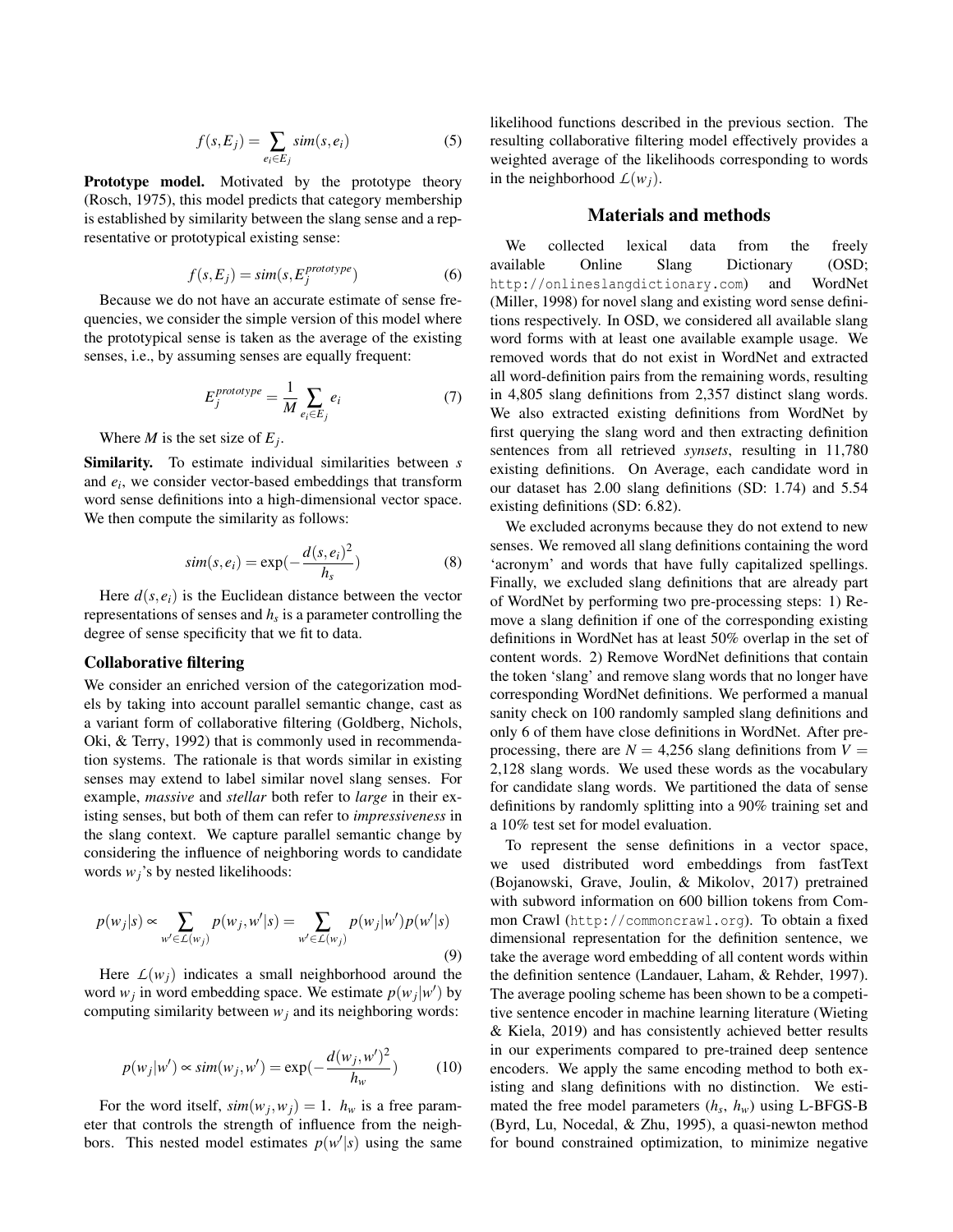

Figure 3: Top row: ROC-type curve for rank retrieval. Bottom Row: Expected Rank with respect to the number of existing senses. Ranks are computed amongst all candidate words. Whiskers denote 95% confidence intervals.

log-likelihood of the posterior:

$$
\min(-\log \mathcal{L}) = \min(-\sum_{s} \log p(w_{s}|s)) \tag{11}
$$

Here *w<sup>s</sup>* is the ground truth word corresponding to the slang sense *s*. We estimate the free parameters on the training set while keeping them fixed in testing. For all analyzed models, we set the initial *h* values to 1 with bounds  $[10^{-2}, 10^2]$ . For the collaborative filtering models, both free parameters were jointly optimized.

### **Results**

We evaluate our approach by first examining prediction of slang word choices from the three categorization models: 1NN, Exemplar, and Prototype. We then examine how collaborative filtering influences these basic categorization models on the same predictive task.

#### Evaluation of models of categorization

We assessed our models by ranking all candidate words according to the posterior distribution  $p(w_j|s)$  from the categorization models that we described. For each slang sense definition *s* in the dataset, we assigned a rank to all candidate words in the vocabulary for a given model.

We first present receiver-operater curves (ROC) of model accuracy: How probable is each model to predict the correct target slang word in the first *n* guesses? We computed the standard Area-Under-Curve (AUC) statistics to compare cumulative precision of the models. The top row of Figure 3 shows both the ROC curves and AUC statistics of the three categorization models. All three models perform substantially better than chance. In particular, 1NN and Prototype perform better than exemplar on average in both training and testing data, which suggests that slangs are unlikely to be generated based on aggregate similarities between the existing senses and the slang sense.

Differing from previous findings on historical word sense extension where the 1NN model outperforms Prototype (Ramiro et al., 2018), we observed no substantial difference between the two models in predicting slang choices. We also considered a k-nearest-neighbor extension of the 1NN model, but we did not find any improvement in performance. We observed little difference between training and testing performances from all models, which suggests that the models did not overfit to free parameters.

For the same set of models, we also computed the expected rank of the ground-truth target words over all slang defini-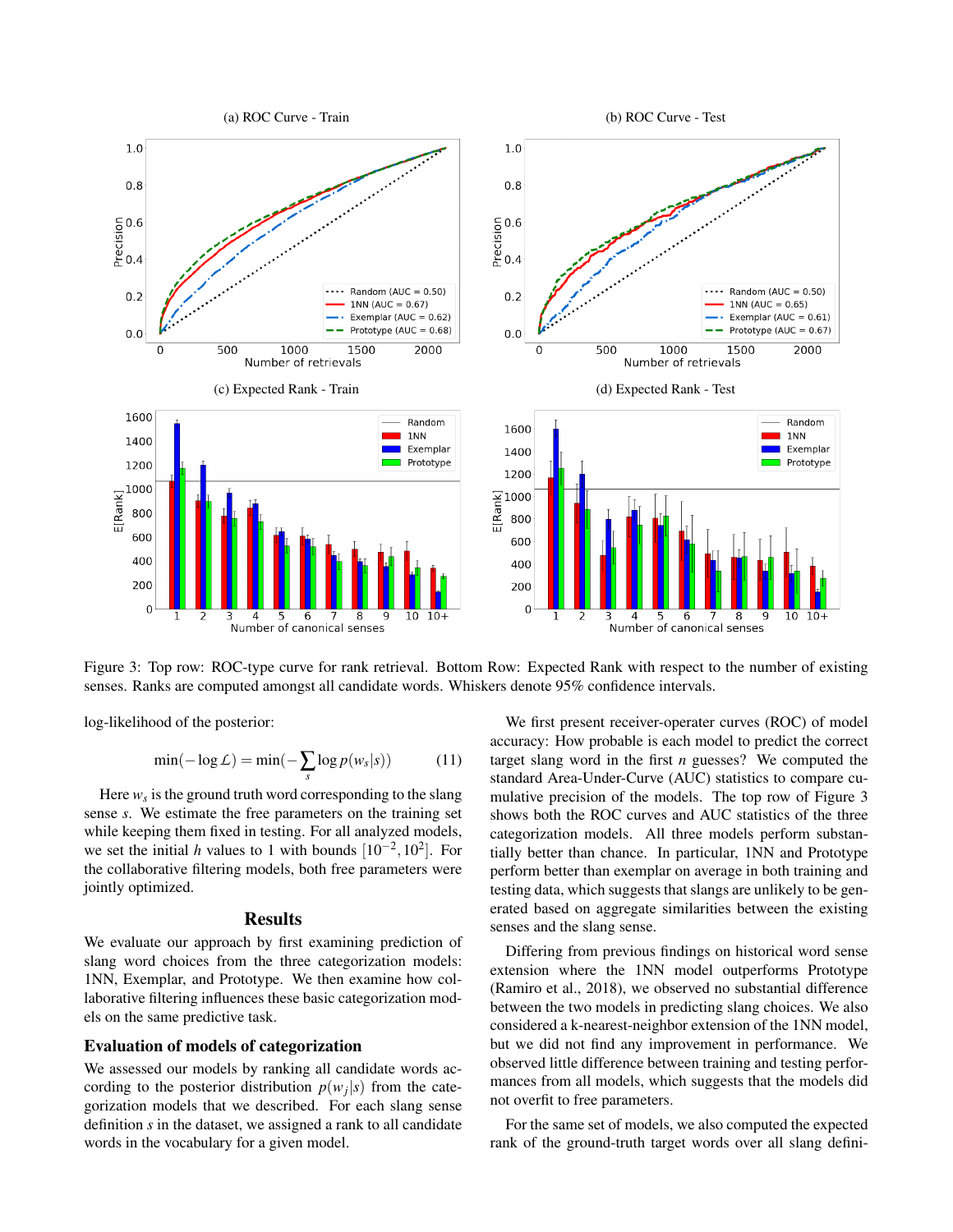

Figure 4: Summary statistics of collaborative filtering models. a): Expected Rank, b): Area-Under-Curve of ROC curves (AUC)

Table 1: Expected ranks from the categorization models.

| Model     | E[Rank] - Train | E[Rank] - Test |
|-----------|-----------------|----------------|
| Random    | 1064.0          | 1064.0         |
| 1NN       | 710.89          | 741.29         |
| Exemplar  | 815.54          | 839.71         |
| Prototype | 677.44          | 711.30         |

tions, based on both training and testing data. A lower expected rank indicates better predictive power. Table 1 summarizes the results. We observed similar findings with results based on AUC: All three models perform better than chance, while 1NN and Prototype models both perform better than the Exemplar model. Although these models perform above chance, the predicted expected ranks are quite high. Although some predicted words differ from the ground truth word, they may still be valid candidates for slang given sufficient social popularity. How to improve and better evaluate these model predictions will be topics of future research.

The bottom row of Figure 3 visualize the expected ranks via binning the slang definitions by degree of polysemy of their respective ground-truth candidate words *w<sup>s</sup>* . We observed that all three categorization models generally perform better on more polysemous words. In particular, all three models perform better than chance when the target word has at least three existing senses. This behavior is the most prominent on the Exemplar model. Although the Exemplar model performs worse than the other two models on average, it tends to perform better on highly polysemous words. However, the Exemplar model has a natural tendency to favor those words by construction because it computes a sum of similarities instead of averaging. Both 1NN and Prototype also perform better as the number of existing senses increases. With more existing senses, it is more likely for one of them to have a close match with the slang sense, thus the improvement on 1NN. The prototypical senses would also become more accurate due to a larger sample for estimation. Compared to 1NN, the Prototype model performs slightly worse when the target word has few senses, but it outperforms 1NN as the degree of polysemy increases.

In sum, these results show that slang word choices are predictable without considering external social factors and provide evidence that simple models of categorization can capture non-arbitrariness in the generative processes of slang.

We provide examples of model success and failure in Table 2. In the *wicked* example, our models captured polarity shift in slang generation, indicated by low expected ranks from all models. The second example shows how our model can have limited predictability when the slang and existing senses are cognitively distant. In both examples, the Exemplar model consistently gave low ranks to candidate words *broken*, *play*, and *cut* because they are some of the most polysemous words in our vocabulary with more than 50 existing senses each.

### Evaluation of collaborative filtering

We next examined the influence of collaborative filtering on each of the three categorization models. For each model, we considered variants of these models with up to five neighboring words.

Figure 4 summarizes the results. All collaboratively filtered models achieve better AUC and expected rank on both the training set and testing set compared to their respective basic categorization models. The improvement is most prominent on the test set, lowering expected rank by more than 50 and improving AUC by over two percent for all three models. In particular, collaborative filtering improved model prediction most substantially when two closest neighboring words were considered. Consideration of more neighbors did not improve model prediction further, suggesting that information about slang word choice is sufficiently encapsulated in a small set of neighboring words.

Table 3 illustrates collaborative filtering with two examples. In both cases, the basic categorization models perform poorly because existing senses of the ground-truth words do not have strong similarity with the slang senses. The neighboring words however, contain senses that are more rele-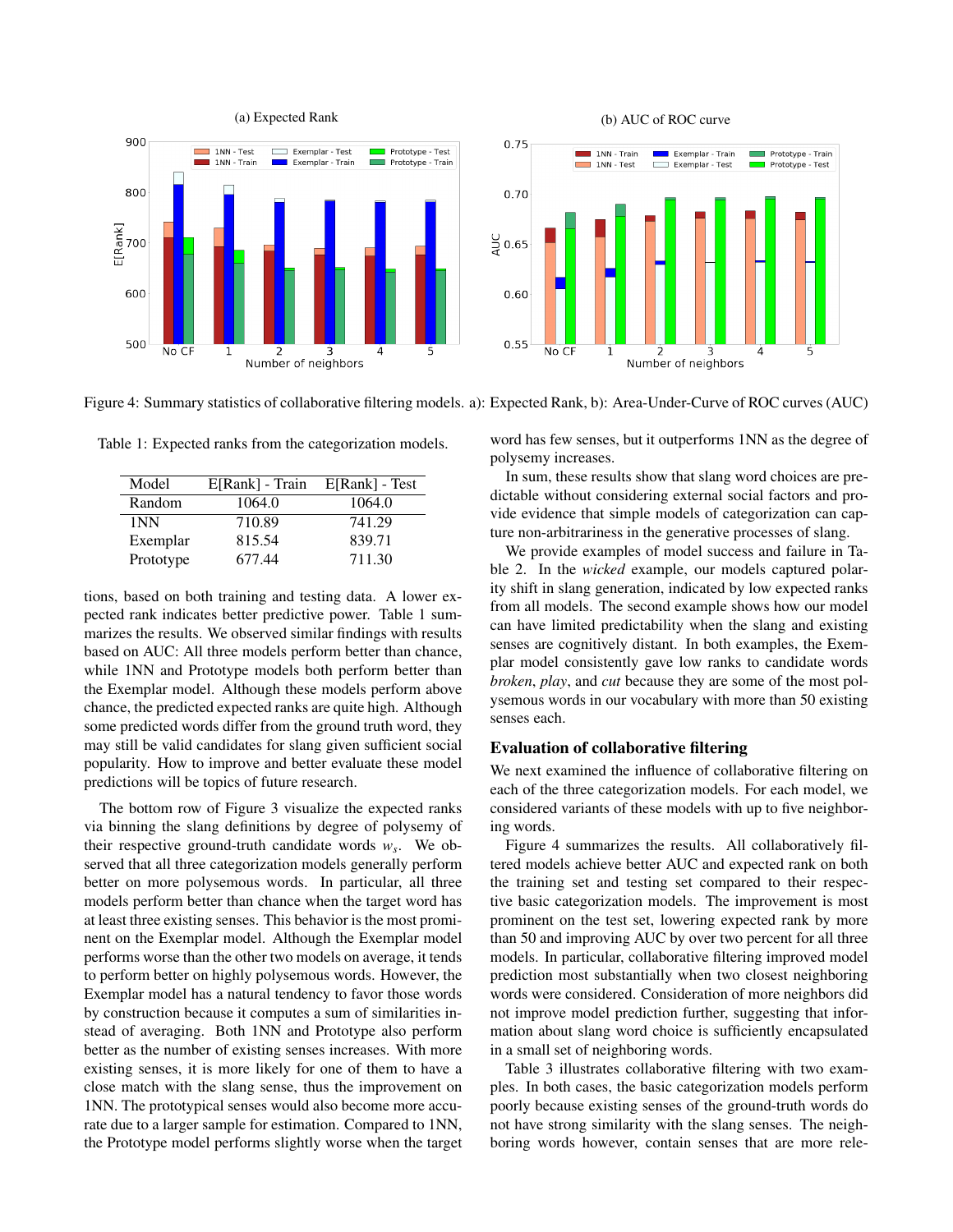| Ground truth target word $[w]$ :     | wicked                                                                                                     |  |
|--------------------------------------|------------------------------------------------------------------------------------------------------------|--|
| Slang sense in OSD $[s]$ :           | impressive.                                                                                                |  |
| Corresponding WordNet senses $[E]$ : | (1) morally bad in principle or practice; (2) having committed unrighteous acts; (3) intensely or ex-      |  |
|                                      | tremely bad or unpleasant in degree or quality; (4) naughtily or annoyingly playful; (5) highly offensive; |  |
|                                      | arousing aversion or disgust.                                                                              |  |
| Model expected rankings [E(Rank)]:   | $(1NN)$ : 93/2128; (Exemplar): 369/2128; (Prototype): 33/2128                                              |  |
| Top ranked words:                    | (1NN): bonzer, spot, point, tall, grand; (Exemplar): broken, play, cut, point, heavy;                      |  |
|                                      | (Prototype): <i>bonzer, good, tall, grand, hot</i>                                                         |  |
| Ground truth target word $[w]$ :     | <i>breezy</i>                                                                                              |  |
| Slang sense in OSD $[s]$ :           | an unimportant girlfriend or girlfriend on the side.                                                       |  |
| Corresponding WordNet senses $[E]$ : | (1) fresh and animated; (2) abounding in or exposed to the wind or breezes.                                |  |
| Model expected rankings [E(Rank)]:   | (1NN): 1977/2128; (Exemplar): 1829/2128; (Prototype): 1762/2128                                            |  |
| Top ranked words:                    | (1NN): man, buddy, pal, beard, associate; (Exemplar): broken, play, cut, run, line;                        |  |
|                                      | (Prototype): front, mate, face, joker, associate                                                           |  |

Table 2: Examples of model success and failure.

| Ground truth target word $[w]$ :                               | icky                                      |
|----------------------------------------------------------------|-------------------------------------------|
| Slang sense in OSD $[s]$ :                                     | gross, unappealing.                       |
| Corresponding WordNet senses $[E]$ :                           | $(1)$ very bad; $(2)$ soft and sticky.    |
| 5 neighboring words used in collaborative filtering $[L(w)]$ : | yucky, nasty, stinky, freaky, dirty       |
| Ground truth target word $[w]$ :                               | scary                                     |
| Slang sense in OSD $[s]$ :                                     | ugly, weird.                              |
| Corresponding WordNet senses $[E]$ :                           | provoking fear terror.                    |
| 5 neighboring words used in collaborative filtering $[L(w)]$ : | freaky, crazy, nightmare, awesome, stupid |

Table 3: Examples that illustrate how collaborative filtering helps predicting slang word choice.

vant to the probe slang sense, hence informing the model better about the ground-truth words. We also observed that the neighboring words used in collaborative filtering have strong semantic correlations, which explains the diminishing effect in performance when introducing additional neighboring words.

# Conclusion

We have presented slang generation as a categorization problem. Our formulation relies on few free parameters and sheds light on the cognitive processes that give rise to slang word choice. Although the full slang generation processes are beyond the models we have explored, our framework was able to capture substantial predictability without explicitly modeling external social variables. Furthermore, we incorporated parallel semantic change in slang generation using collaborative filtering and found that it improves slang prediction beyond the basic categorization models. Future work should explore richer semantic representations of slang and extend the current framework to novel slang word forms.

# Acknowledgments

We thank members of the Language, Cognition, and Computation (LCC) Group at the University of Toronto for their thoughtful feedback, particularly Suzanne Stevenson, Barend Beekhuizen, and Renato Ferreira Pinto Junior. This research is supported by an NSERC DG grant and a Connaught New Researcher Award to YX.

### References

- Bamman, D., Eisenstein, J., & Schnoebelen, T. (2014). Gender identity and lexical variation in social media. *Journal of Sociolinguistics*, *18*, 135–160.
- Blodgett, S. L., Green, L., & O'Connor, B. (2016). Demographic dialectal variation in social media: A case study of african-american english. In *Proceedings of the 2016 conference on empirical methods in natural language processing* (pp. 1119–1130). Association for Computational Linguistics.
- Bojanowski, P., Grave, E., Joulin, A., & Mikolov, T. (2017). Enriching word vectors with subword information. *Transactions of the Association for Computational Linguistics*, *5*, 135–146.
- Byrd, R., Lu, P., Nocedal, J., & Zhu, C. (1995). A limited memory algorithm for bound constrained optimization. *SIAM Journal on Scientific Computing*, *16*, 1190-1208.
- Eisenstein, J., O'Connor, B., Smith, N. A., & Xing, E. P. (2010). A latent variable model for geographic lexical variation. In *Proceedings of the 2010 conference on empirical methods in natural language processing* (pp. 1277–1287). Association for Computational Linguistics.
- Goldberg, D., Nichols, D., Oki, B. M., & Terry, D. (1992). Using collaborative filtering to weave an information tapestry. *Commun. ACM*, *35*, 61–70.
- Kao, J. T., Bergen, L., & Goodman, N. D. (2014). Formalizing the pragmatics of metaphor understanding. In *Proceedings of the 36th annual conference of the cognitive science society* (pp. 719–724). Cognitive Science Society.
- Kao, J. T., Wu, J. Y., Bergen, L., & Goodman, N. D. (2014). Nonliteral understanding of number words. *Proceedings of the National Academy of Sciences*, *111*, 12002–12007.

Kulkarni, V., & Wang, W. Y. (2018). Simple models for word